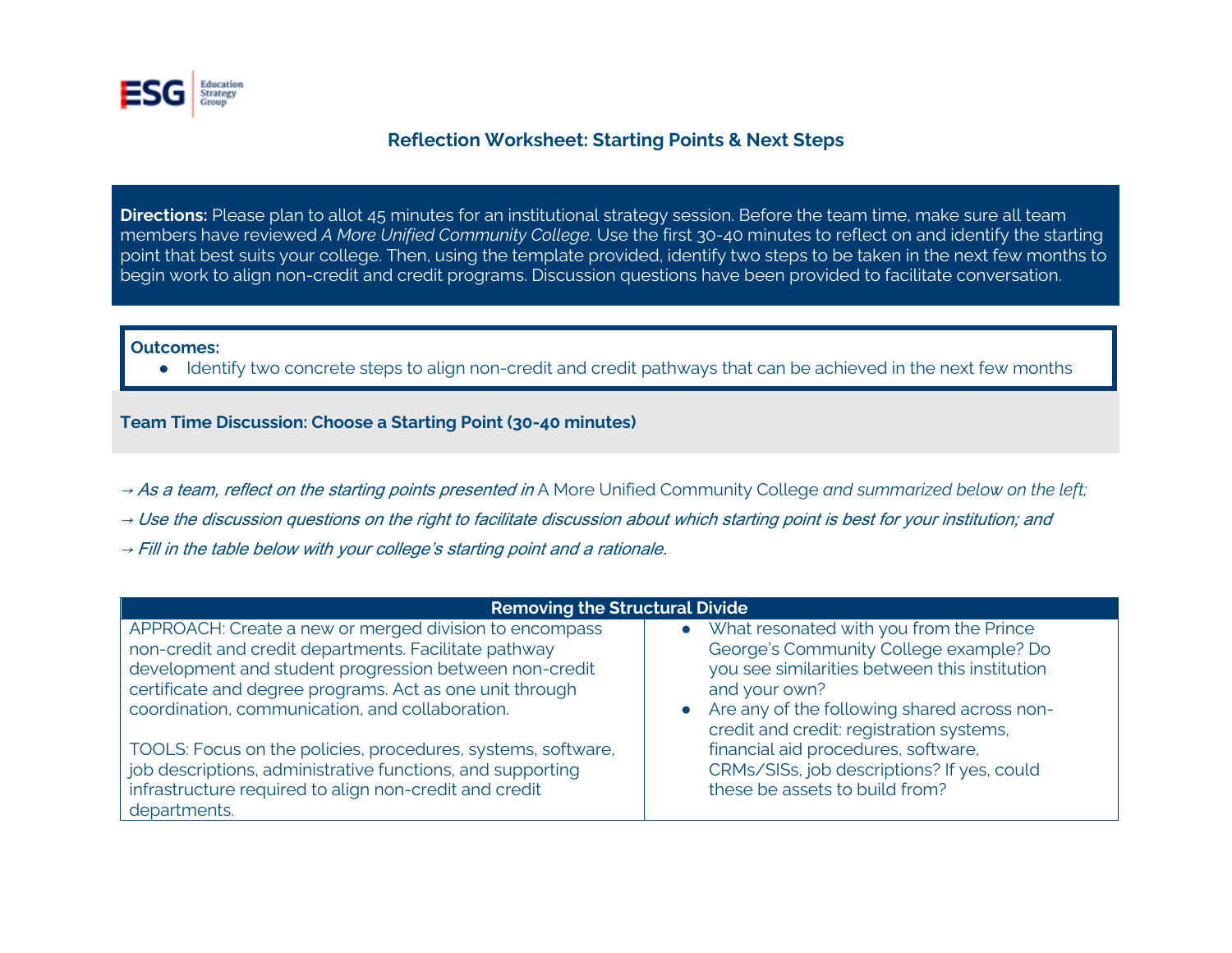

| TIPS: Transformational leadership is essential to guide change.                                                                                                                                                                                                                                                                                                                                                                                                                                                                                                                                                                                          | Is there a vision for pathways that<br>$\bullet$<br>encompasses both non-credit and credit<br>programs that has been clearly<br>communicated and adopted by faculty and<br>staff?                                                                                                                                                                                                                                                                                                                                                                                               |  |  |  |  |  |
|----------------------------------------------------------------------------------------------------------------------------------------------------------------------------------------------------------------------------------------------------------------------------------------------------------------------------------------------------------------------------------------------------------------------------------------------------------------------------------------------------------------------------------------------------------------------------------------------------------------------------------------------------------|---------------------------------------------------------------------------------------------------------------------------------------------------------------------------------------------------------------------------------------------------------------------------------------------------------------------------------------------------------------------------------------------------------------------------------------------------------------------------------------------------------------------------------------------------------------------------------|--|--|--|--|--|
| <b>Developing Bridge Tools to Award Credit</b>                                                                                                                                                                                                                                                                                                                                                                                                                                                                                                                                                                                                           |                                                                                                                                                                                                                                                                                                                                                                                                                                                                                                                                                                                 |  |  |  |  |  |
| APPROACH: Bridge tools are used to award credit for learning in<br>industry-focused non-credit programs when students transition<br>into credit programs. Non-credit and credit departments may<br>retain their organizational distinctions.<br>TOOLS: Bridge tools include equivalency agreements,<br>articulation agreements, competency-based education (CBE),<br>credit by exam or other PLA, or credit matrices.<br>TIPS: Select the bridge tool(s) that will make the transition<br>process between non-credit and credit programs and credit<br>awarding process as automatic as possible, without additional<br>requirements placed on students. | • What resonated with you from the Salt Lake<br>Community College example? Do you see<br>similarities between this institution and your<br>own?<br>What "bridge tools" is your institution<br>$\bullet$<br>currently using to award credit for learning in<br>non-credit programs when students<br>transition to credit programs?<br>To what extent do those bridge tools provide<br>$\bullet$<br>an automatic awarding process? What would<br>need to be done to make these processes<br>more automatic for the student?                                                       |  |  |  |  |  |
| <b>Making Industry-Focused Program Credit-Based</b>                                                                                                                                                                                                                                                                                                                                                                                                                                                                                                                                                                                                      |                                                                                                                                                                                                                                                                                                                                                                                                                                                                                                                                                                                 |  |  |  |  |  |
| APPROACH: The majority of industry-focused non-credit<br>programs pursue accreditation to become credit bearing and<br>automatically count toward an associate's degree.<br>TOOLS: Follow the accreditation process. Align curriculum and<br>learning objectives and outcomes between workforce (formerly<br>non-credit) programs and degree programs.<br>TIPS: Have a "myth buster" or "accreditation guru" on the<br>planning team to address questions and concerns over changes<br>related to programs becoming credit-based.                                                                                                                        | What resonated with you from the Kentucky<br>$\bullet$<br><b>Community and Technical College System</b><br>example? Do you see similarities between<br>this institution and your own?<br>Is there political will to seek accreditation for<br>$\bullet$<br>high-quality non-credit programs? What<br>would it take to achieve it?<br>Are there non-credit programs that could be<br>$\bullet$<br>considered "low-hanging fruit" (that is, widely<br>known to be high-quality, stackable and lead<br>to strong workforce outcomes) with which to<br>start seeking accreditation? |  |  |  |  |  |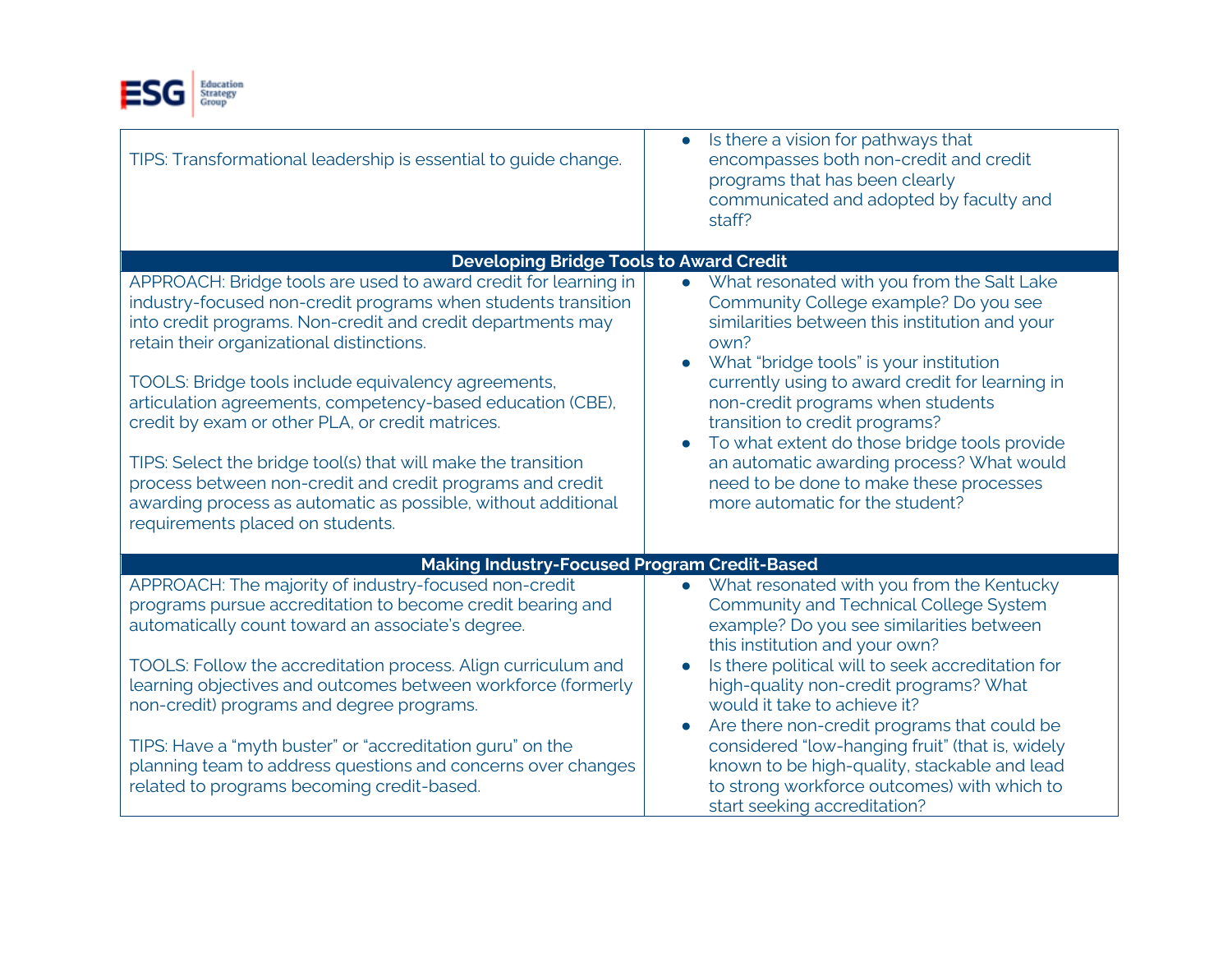

| <b>Reorienting for Demand-Driven Pathways</b>                                                                                                                                                                      |                                                                                                                                                                                              |  |  |  |  |  |
|--------------------------------------------------------------------------------------------------------------------------------------------------------------------------------------------------------------------|----------------------------------------------------------------------------------------------------------------------------------------------------------------------------------------------|--|--|--|--|--|
| APPROACH: Design new aligned pathways for current and<br>emerging industry demand. Some structural silos may remain.<br>Pathways from non-credit programs are built into new<br>programs and credential offerings. | • What resonated with you from the Monroe<br>Community College example? Do you see<br>similarities between this institution and your<br>own?<br>• What is the strength of your institutions' |  |  |  |  |  |
| TOOLS: External drivers, rather than internal organization,<br>determine pathways.                                                                                                                                 | employer relationships? Are they in a position<br>to drive this change?<br>• To what extent is labor market information                                                                      |  |  |  |  |  |
| TIPS: Be adaptive, data-infused, and partnership-based.                                                                                                                                                            | used to drive decision-making about both<br>non-credit and credit program design?                                                                                                            |  |  |  |  |  |

| <b>Starting Point</b> | Rationale |
|-----------------------|-----------|
|                       |           |
|                       |           |

**Team Time Discussion: Next Steps (5-10 minutes)**